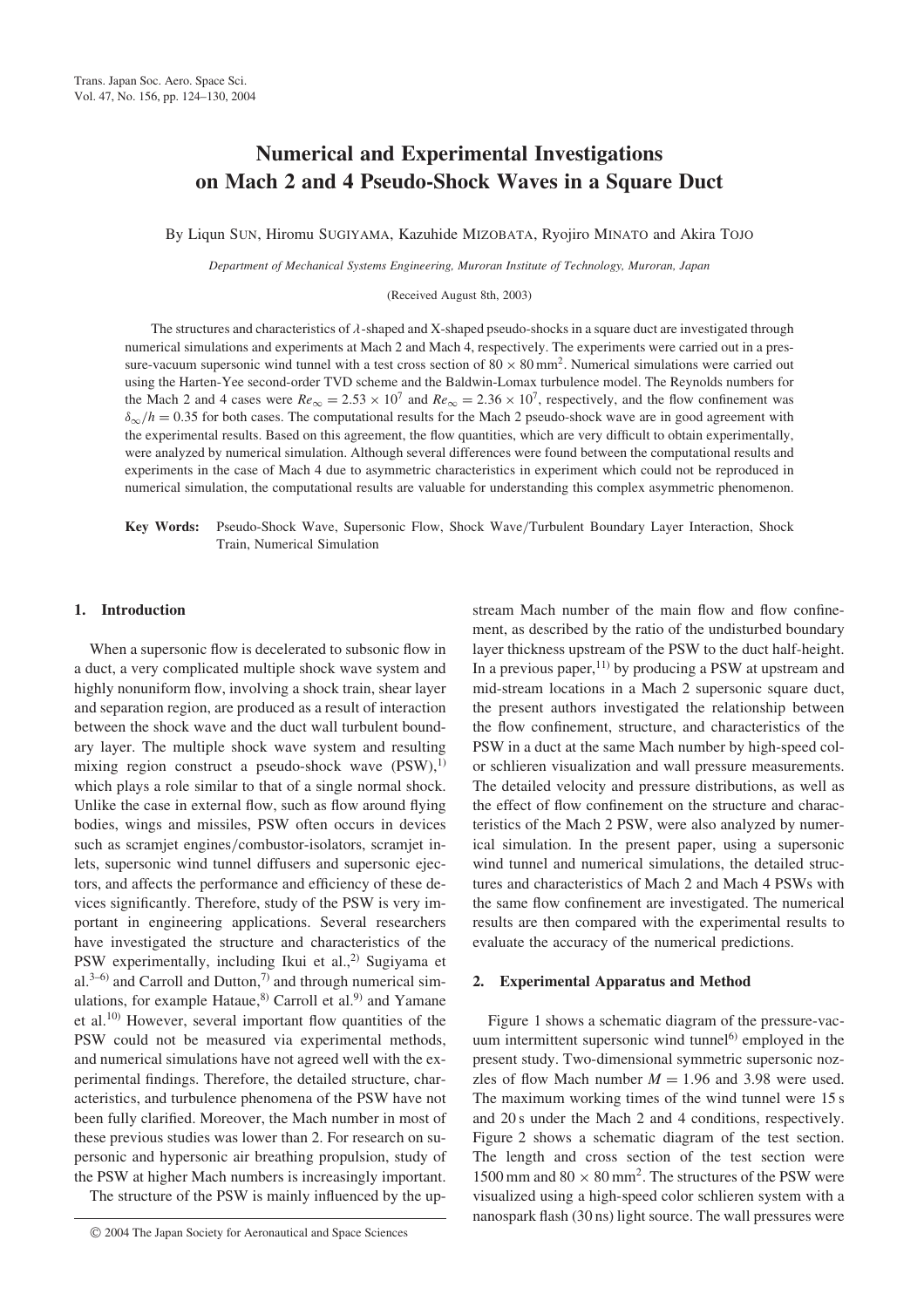

Fig. 1. Pressure-vacuum supersonic wind tunnel.



Fig. 2. Test section and measuring system.

measured at 43 points along the centerline of the upper wall of the test section duct using pressure transducers. Twodimensional Laval nozzles and the square duct with a relatively large cross section make the flow in the test section close to a two-dimensional flow, especially at the central part of the duct.

## 3. Numerical Method

To clarify the flows near the central part of the square duct, time-averaged, two-dimensional Navier-Stokes equations are used as governing equations, which are described in reference 11). The Harten-Yee second-order upwind total variation diminishing (TVD) scheme<sup>12)</sup> and central difference are used to solve the convection terms and viscous terms of the equations, respectively. A second-order fractional step procedure is applied to obtain a solution for the time term. The laminar viscosity is obtained using the Sutherland viscosity law, and the Baldwin-Lomax algebraic turbulence model<sup>13)</sup> is used as the first step of numerical investigations for the present PSW flows.

The initial condition is given by setting an inviscid normal shock at the rear of the computational region. The inlet condition is set uniform across the mainflow, and the boundary layer velocity profile is given by a 1/7-power-law. As the outflow boundary condition, density and velocity are obtained from a one-point extrapolation and the value of pressure is determined from the experimental result. At the duct

|                        | Mach 2               | Mach 4               |  |
|------------------------|----------------------|----------------------|--|
| Flow confinement       | 0.35                 | 0.35                 |  |
| Reynolds number        | $2.53 \times 10^{7}$ | $2.36 \times 10^{7}$ |  |
| Stagnation pressure    | 196 kPa              | 490 kPa              |  |
| Stagnation temperature | 300 K                | 300K                 |  |

centerline, the symmetric quantities are obtained from a second-point extrapolation. Adiabatic, no-slip, solid wall boundary conditions are applied at the wall of the duct. The flow conditions are described in Table 1.

The grid comprises 865 points in the streamwise direction at equal intervals, and 73 points in the transverse direction at unequal intervals in order to resolve the behavior of the turbulent boundary layer near the wall. The computational region is the central part of the duct, with length 12 times the height of the duct, and only one half of the duct is computed. The grid systems of  $1729 \times 73$ ,  $865 \times 145$  and  $1729 \times 145$ are used to verify the effect of grid density on the numerical results. Although sharper shock waves and finer structures of the PSW can be captured using finer grid systems, there are no obvious differences in the general structures.

### 4. Results and Discussion

## 4.1. Structures of the Mach 2 and Mach 4 pseudoshock waves

Figure 3(a) shows a high-speed color schlieren photograph for the Mach 2 experiment. The flow direction is from left to right. From this figure, the bifurcated first shock wave can be clearly observed as the  $\lambda$ -shaped first shock wave, with a vertical portion, two front legs, two rear legs and two bifurcation points (refer to Fig. 7(c)). The secondary shock is unbifurcated and is concave facing downstream with a nearly normal outer region. At the foot of the first shock wave, the boundary layer separates from the wall and the boundary layer thickness increases continuously. Figure 3(b) shows a comparison of the numerical results with the schlieren photograph by inserting computed density contours in the upper half of the figure. It can be seen that the calculated shape and structure of the first and second shock waves, the spacing between the first and second shock wave, and the change in the turbulent boundary layer, match the schlieren photograph very well.

Similarly, Figs. 4(a) and (b) show the results for the Mach 4 PSW. It can be seen from Fig. 4 that with increasing Mach number, the shape of the first shock changes from  $\lambda$ -shaped to X-shaped, that is, there is no vertical portion in the first shock wave and the two front legs intersect directly at one point (refer to Fig. 8(c)). In Fig. 4(a), the first shock has an asymmetric oblique shock pattern. The bottom front shock originates from the bottom wall upstream of the location where the front shock originates from the top wall, such that the two front shocks intersect above the centerline and the main flow inclines toward the top wall. In fact, the shock system sometimes attaches to the bottom wall and some-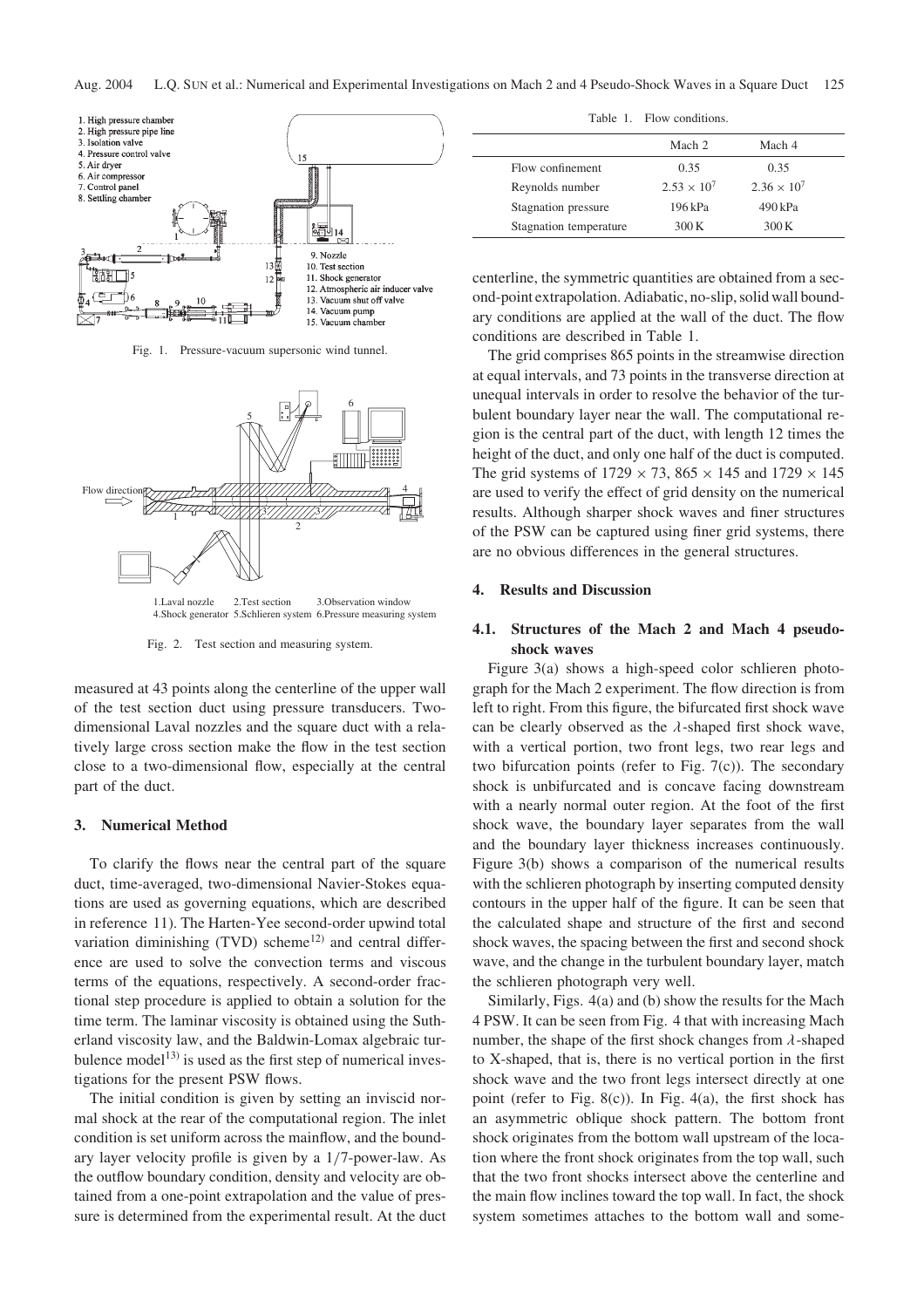

(a) Schlieren photograph.



(b) Comparison of schlieren photograph and density contours (CFD).

Fig. 3. Schlieren photograph and density contours (CFD) of the Mach 2 pseudo-shock wave.



(c) Static pressure distribution on the center plane of the duct.

Fig. 5. Static pressure distribution for the Mach 2 pseudo-shock wave.



(a) Schlieren photograph.



(b) Comparison of schlieren photograph and density contours (CFD).

Fig. 4. Schlieren photograph and density contours (CFD) of the Mach 4 pseudo-shock wave.



(c) Static pressure distribution on the center plane of the duct.

Fig. 6. Static pressure distribution for the Mach 4 pseudo-shock wave.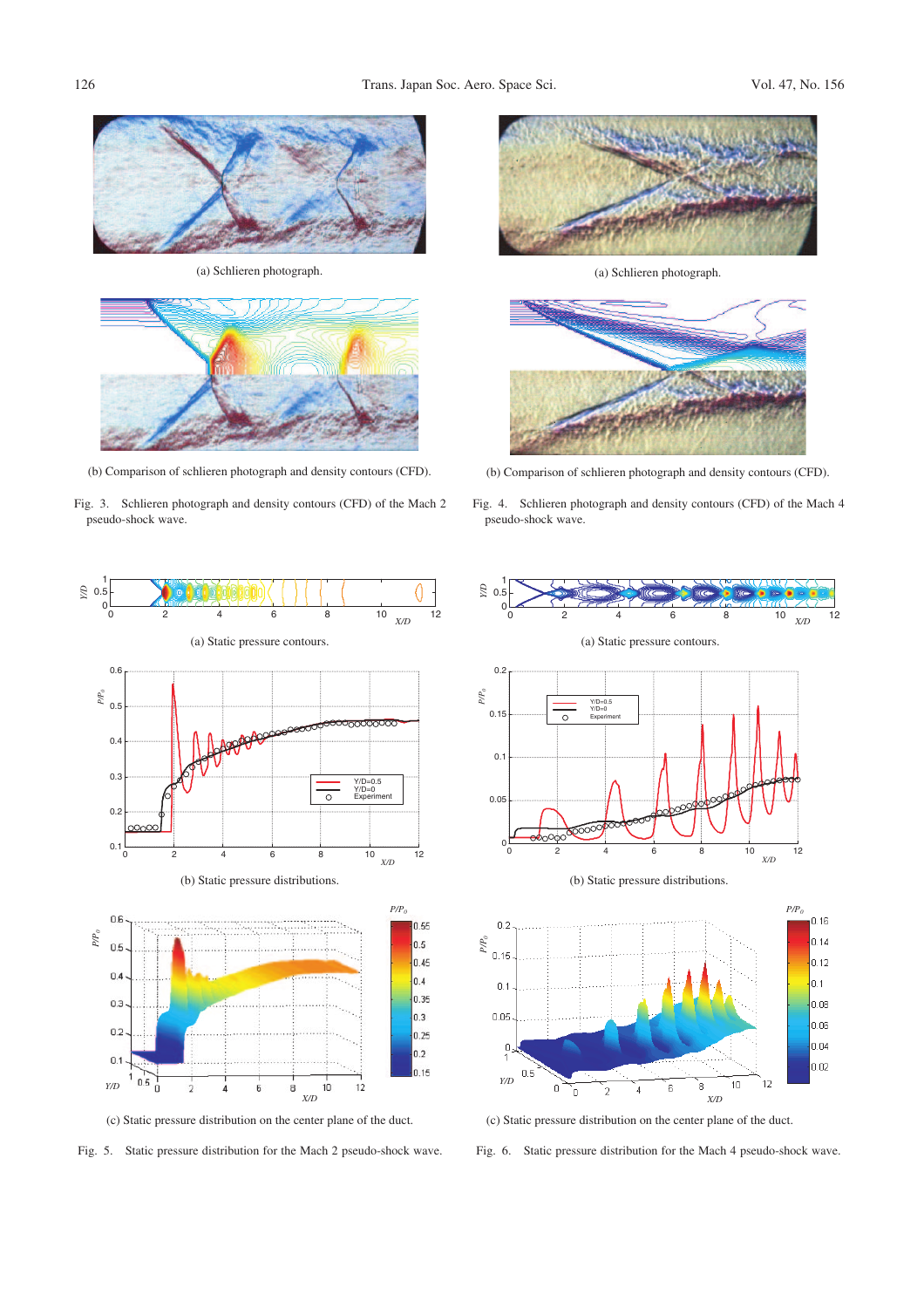*M*







(c) Detailed velocity distribution around the first and second shock waves with the density contours.





Fig. 8. Mach number contours and velocity vector distribution for the Mach 4 pseudo-shock wave.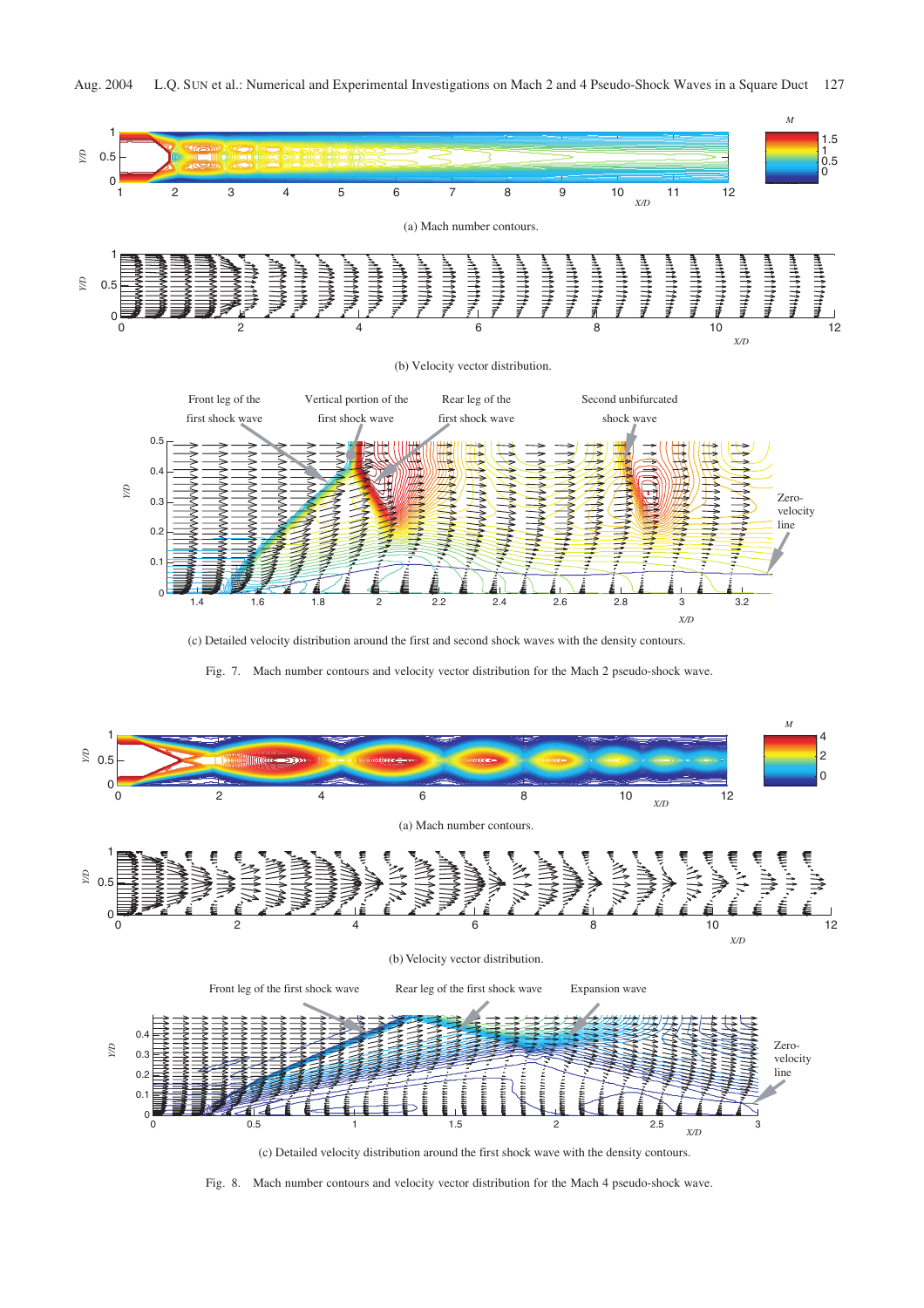times attaches to the top wall randomly in experiments. Similar asymmetric trends of X-shaped PSWs were observed by Carroll and Dutton<sup>7)</sup> at Mach 2.45. A considerably large amplification in the scale of the turbulence structure can be observed under the first shock wave. Moreover, two types of unsteadiness in the case of Mach 4 were observed in the high-speed digital video images. The first feature was a high-frequency streamwise oscillation, and the second was a transverse oscillation appearing at the location of the intersection point, oscillating in the transverse direction. The maximum amplitude of the streamwise oscillation was about 0.7 times the height of the duct. However, the two kinds of oscillation were minor at Mach 2. Although the oscillation of the PSW is beyond the scope of this paper, it is one of the possible reasons for discrepancy between the numerical results and experimental results in the wall static pressure distribution in the case of the Mach 4 PSW, as will be discussed in section 4.2.

As the mechanism and cause of this asymmetric phenomenon have not been fully clarified, numerical simulations were conducted assuming symmetric flow. A comparison of the lower half of the schlieren photograph and computed density contours is shown in Fig. 4(b). The angle between the front leg of the first shock and the duct wall, the structure of the first shock, the large scale of the boundary layer separation, and the change in the turbulent boundary layer, all match that half of the schlieren photograph well.

## 4.2. Static pressure distributions of the Mach 2 and Mach 4 pseudo-shock waves

Figure 5(a) shows the computed static pressure contours indicating the position of shocks in the shock train, and Fig. 5(b) shows the static pressure distributions along the duct obtained by the numerical simulation and experiment for Mach 2 conditions. The solid black line represents the numerical result, and the black circles represent the experimental result for the wall pressure distribution. The horizontal axis in Fig.  $5(b)$  denotes the distance X from the computational region entrance, normalized by the height of the duct  $D$ , and the vertical axis represents the static pressure P, normalized by the stagnation pressure  $P_0$  in the upstream settling chamber. Figure 5(b) shows that the wall pressure initially rises rapidly due to the first shock wave, and continues to rise moderately thereafter. The computation predicts the magnitude of the measured wall pressure distribution very accurately. The curve of the static pressure distribution along the centerline of the duct in Fig. 5(b) shows that the pressure increase due to the first shock is larger and steeper than due to successive shocks, and at the end of the shock train, the static pressure at the center of the duct is equal to that at the wall. The pressure recovery through the shock train is about 79% of an ideal normal shock value.

Figure 5(c) shows the full details of the static pressure distribution on the center plane of the duct. It is seen that except for the first shock, the increase in static pressure induced by successive shock is saddle-shaped. Therefore, the pressure increase induced by the outer portion near the edge of the boundary layer is stronger than that induced

by the center portion of the shock. This tendency is similar to that reported in a previous paper<sup>14)</sup> for a flow confinement of  $\delta_{\infty}/h = 0.25$  and Mach 2 conditions.

Figure 6 shows the static pressure distributions for the Mach 4 PSW under the assumption of symmetric flow. The coordinates in each figure correspond to those in Fig. 5. From Fig. 6(a), it can be seen that the spacing between each shock is longer than that for the Mach 2 PSW, indicating that longer spacing between shocks may be characteristic of higher Mach numbers. Figure 6(b) shows that the static pressure distribution on the centerline of the duct is different from that at Mach 2 in that the maximum pressure rise is induced by successive shocks, not the first shock wave. The pressure rise induced by each shock wave increases gradually downstream up to a peak, and then decreases gradually. Similar characteristics for X-shaped PSWs were reported by Tamaki et al.,<sup>15)</sup> Yamane et al.<sup>10)</sup> and Lin et al.16) Comparing the computed static wall pressure distribution with the experimental result, it can be observed that the shape of pressure recovery on the wall is well reproduced by the present numerical simulation, but the length of pressure recovery is longer than that in the experiment by about two times the height of the duct. The reason for this difference is considered to be the symmetric flow assumption of the numerical simulation, as well as the strong oscillation of the PSW. The turbulence model adopted in the present study may therefore not be entirely suitable for high Mach number PSWs. The pressure recovery through the shock train in this case is about 55%, lower than that of an ideal normal shock value. The reduction in static pressure rise in comparison with the ideal normal shock may result from the existence of the upstream boundary layer, wall friction, turbulence mixing loss inside the PSW, or existence of reverse flow. Comparing the cases of Mach 2 and Mach 4, the increase in Mach number appears to induce greater static pressure loss. The reason for this is considered to be stronger compression and expansion of flow in the case of the Mach 4 PSW, with a much larger reverse flow region. Related discussions are given in the next section.

Figure 6(c) shows the details of the static pressure distribution on the center plane of the duct. The stronger pressure fluctuation can be observed, and the peaks in pressure induced by each shock wave are distributed on the centerline of the duct, very different from the saddle-shaped profile obtained for the Mach 2 PSW.

# 4.3. Velocity distributions of the Mach 2 and Mach 4 pseudo-shock waves

Figures 7(a) and (b) show the Mach number contours and velocity vector distribution for the Mach 2 PSW. The flow immediately outside the boundary layer behind each shock remains supersonic, known as a supersonic tongue. The core flow behind each shock becomes subsonic and then reaccelerates to become supersonic before the next shock appears, resulting in the saddle-shaped velocity cross-sections in the shock train region. The flow immediately behind the shock train is mixed supersonic near the outer edge of the boundary layer and subsonic in the core region, and is referred to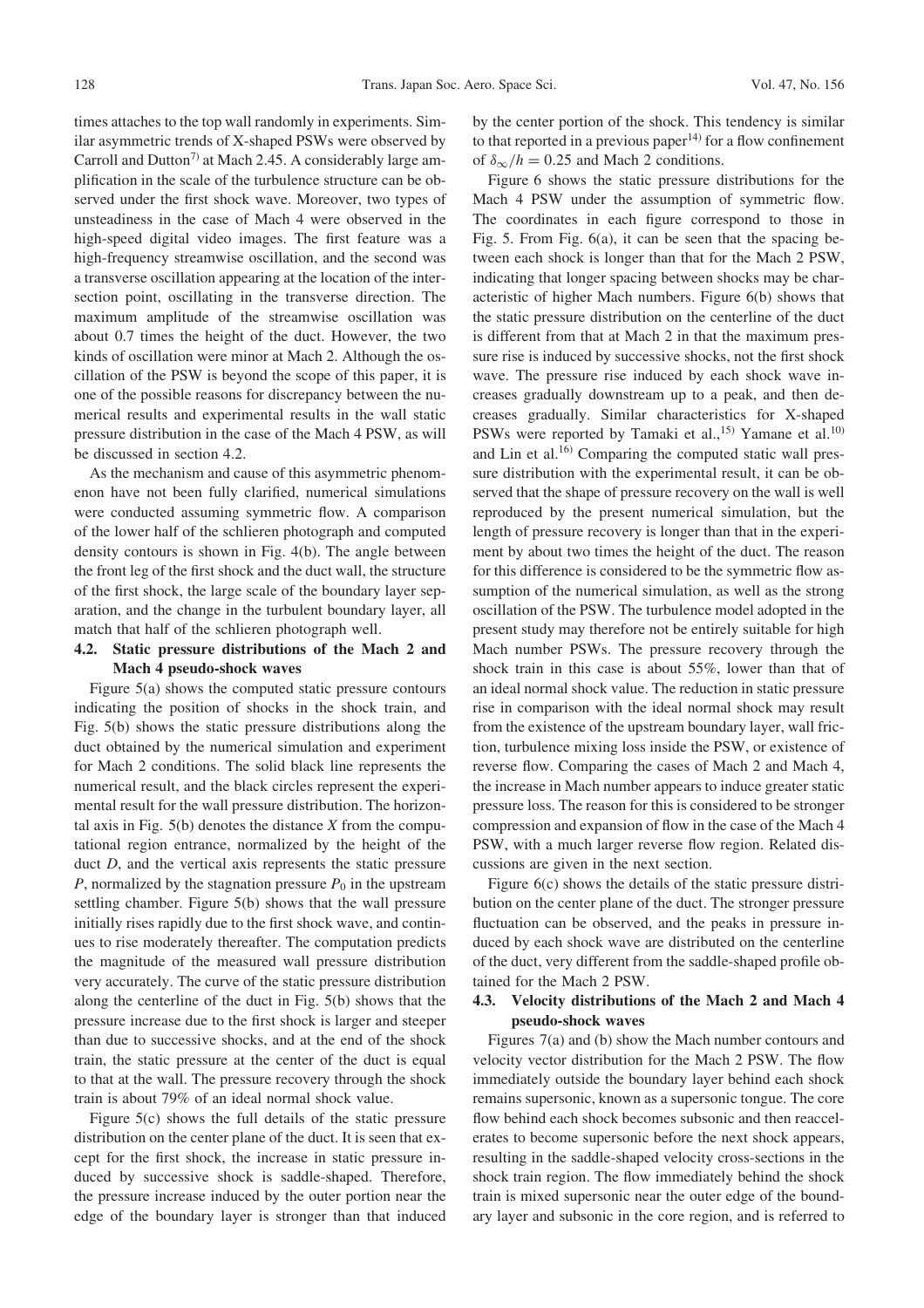here as the mixing region. In this region, as the low-speed flow extends to the center of the duct, the entire flow is gradually decelerated to become subsonic, and the velocity profiles change from trapezoidal behind the shock train to parabolic in the latter half of the mixing region. A successive increase in the boundary layer thickness is observed passing through this interaction.

The expanded velocity vector distribution around the first and second shocks in the lower half of the duct is shown in Fig. 7(c), together with the density contours, to indicate the position of the shocks. The blue line in the figure represents the zero-velocity line. The direction of the velocity changes toward the center due to the front leg of the first shock, and toward the wall after the rear leg. Similar processes occur after each successive shock, gradually weakening in the downstream direction. This tendency agrees well with the experimental results reported in a previous paper<sup>4)</sup> by Sugiyama et al. concerning the velocity profile measured by laser Doppler velocimetry (LDV) under a Mach 1.83 condition. The boundary layer separates at the foot of the front leg of the first shock. A large separation region about 4 times the height of the duct is predicted by the present numerical simulation, and a recirculation flow appears between the rear leg of the first shock and the duct wall.

Figures 8(a), (b) and (c) show the Mach number contours, velocity vector distribution, and expanded velocity vector distribution around the first shock wave in the lower half of the duct for the Mach 4 PSW. Except for the boundary layer, no subsonic flow or supersonic tongue is observed behind any of the shock waves. The decrease in flow speed due to the first shock wave is small, and the spacing between successive shocks decreases through interaction, with later shock waves becoming more obscure (except for the first oblique shock wave). These characteristics agree well with the experimental results reported in a previous paper, $17$  concerning a velocity profile measured by particle image velocimetry (PIV) under the same Mach 4 condition. The directions of flow velocities first change toward the center of the duct due to the first oblique shock wave, and then toward the wall. Similar processes occur through each successive shock, gradually weakening in the downstream direction. There is no mixing region as observed for the Mach 2 PSW. The speed of the core flow at the duct end is still supersonic, at about Mach 2. Similar characteristics were reported by Lin et al.<sup>16)</sup> for the Mach 3 condition. In Fig. 8(c), three waves including one front oblique shock wave, one rear oblique shock wave and one expansion wave can be observed. The boundary layer separates largely at the foot of the front leg of the first shock, and a large recirculation region appears between the three waves and the duct wall. The large reverse flow and intense compression and expansion in the case of the Mach 4 PSW may be the reason for the smaller static pressure recovery than in the case of the Mach 2 PSW.

From Fig. 8(b), the present numerical simulation is confirmed to predict the reverse flow through whole duct. However, unfortunately, the separation length measured through oil flow visualization in a previous study<sup>18)</sup> shows that the separation lengths at the top and bottom walls are about 1.5 times and 4 times the height of the duct, respectively, although the oscillation of the PSW and the thickness of the oil may affect the accuracy of visualization. However, the numerical result may help explain why the X-shaped PSW is always asymmetric. As is well known, the reverse flow affects the steadiness of the flow, and tends to be restrained by flow or by confinement such as a wall. Under asymmetric flow, the separation region becomes smaller, and the flow becomes much steadier. Further experimental and numerical analyses will be needed to obtain a full understanding of this ambiguous phenomenon.

#### 5. Conclusions

Numerical simulations and experiments of Mach 2 and Mach 4 PSWs with the same flow confinement in a square duct were conducted. Simulations were based on twodimensional Navier-Stokes equations with a Baldwin-Lomax turbulence model, and experiments were conducted in a pressure-vacuum intermittent supersonic wind tunnel.

Schlieren photographs and density contours obtained through numerical simulations clarified the detailed structures of these PSWs. At Mach 2, the first shock wave is  $\lambda$ -shaped, and the successive shock waves are unbifurcated, concaving toward the upstream direction and weakening gradually downstream. The boundary layer begins to separate at the foot of the front leg of the first shock wave, and the boundary layer thickness increases gradually downstream. In the case of Mach 4, an asymmetric X-shaped PSW and large separation of the boundary layer were observed experimentally. As the mechanism for this asymmetry was unclear, numerical simulations were performed assuming symmetric flow. Comparison of the computed density contours of the first shock wave in the lower half of the section with schlieren photograph revealed that the structure of the first shock wave and the changes of the turbulent boundary layer obtained by numerical simulation are roughly in agreement with the experiments.

The wall pressure distribution obtained by numerical simulation was in reasonable agreement with the experimental results for the Mach 2 PSW. In this case, the static pressure increases induced by successive shock waves have saddleshaped profiles, except for the first shock, which produces the maximum static pressure increase. At Mach 4, the static pressure peaks are distributed along the centerline of the duct, and the maximum static pressure increase is induced by a successive shock wave.

The direction of flow velocities changes toward the center from the foot of the first shock front leg and then toward the wall in both cases, repeating in the downstream direction. However, the change in flow direction is more pronounced at Mach 4. The general patterns of velocity profiles through the duct differ between these two flow conditions. The Mach number contours reveal that the center flow at the outlet of the duct is still supersonic in the case of Mach 4, yet be